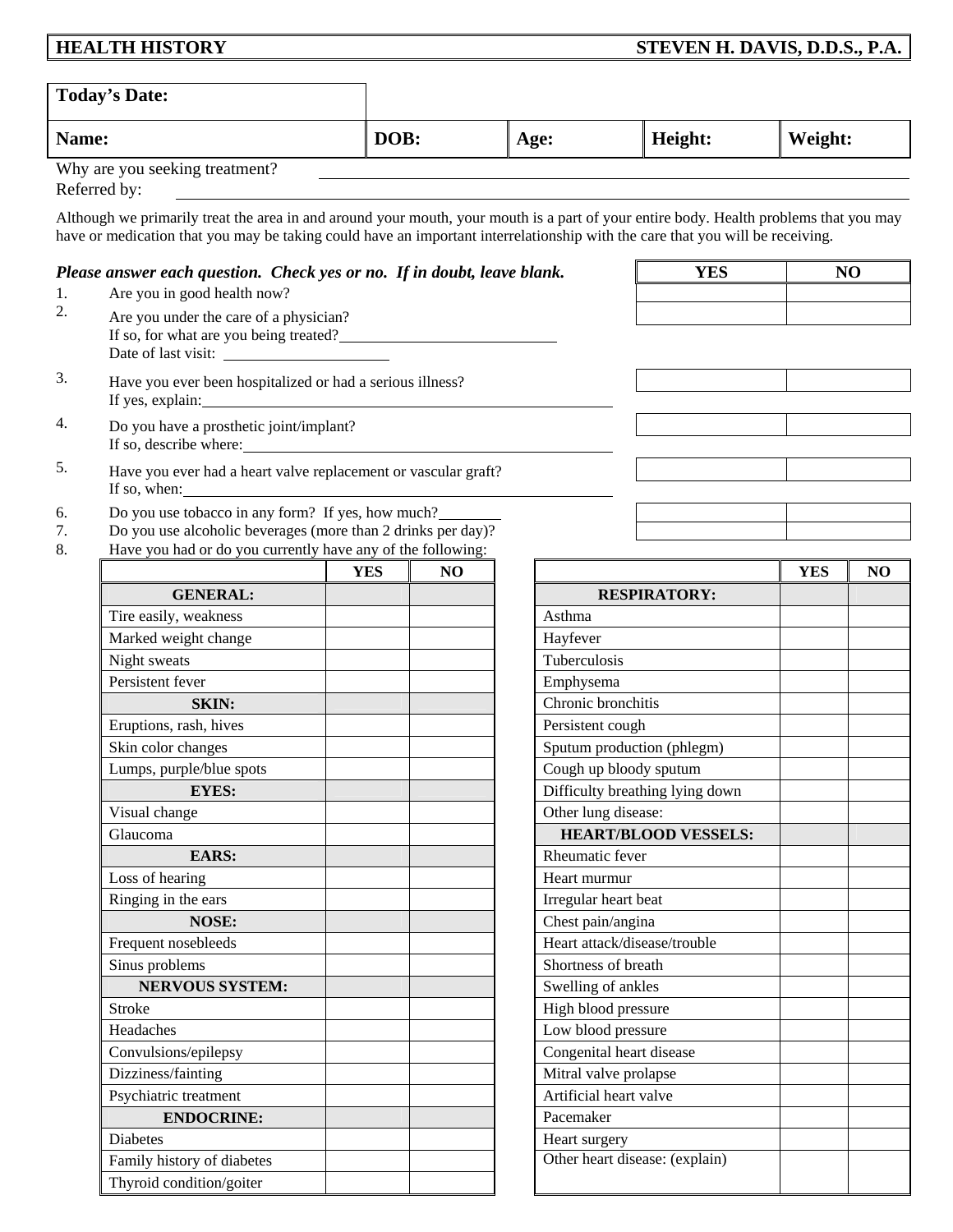## *Page 2 HEALTH HISTORY STEVEN H. DAVIS, D.D.S., P.A.*

|                              | YES | NO |                                 |
|------------------------------|-----|----|---------------------------------|
| <b>DIGESTIVE SYSTEM:</b>     |     |    | <b>BONE/MUSCLE:</b>             |
| <b>Hepatitis</b>             |     |    | Arthritis/rheumatism            |
| Jaundice                     |     |    | Artificial joints/limbs         |
| <b>Ulcers</b>                |     |    | <b>URINARY SYSTEM:</b>          |
| Change in appetite           |     |    | Kidney disease                  |
| Black, bloody or pale stools |     |    | Increase in urination frequency |
| <b>BLOOD:</b>                |     |    | Burning on urination            |
| Bruise easily                |     |    | Urethral discharge              |
| Anemia                       |     |    | Bloody urine                    |
| <b>Blood</b> transfusion     |     |    | Are you on dialysis             |
| Bleeding disorder            |     |    | Sexually transmitted diseases   |

| <b>YES</b> | N <sub>O</sub> |                                 | <b>YES</b> | N <sub>O</sub> |
|------------|----------------|---------------------------------|------------|----------------|
|            |                | <b>BONE/MUSCLE:</b>             |            |                |
|            |                | Arthritis/rheumatism            |            |                |
|            |                | Artificial joints/limbs         |            |                |
|            |                | <b>URINARY SYSTEM:</b>          |            |                |
|            |                | Kidney disease                  |            |                |
|            |                | Increase in urination frequency |            |                |
|            |                | Burning on urination            |            |                |
|            |                | Urethral discharge              |            |                |
|            |                | Bloody urine                    |            |                |
|            |                | Are you on dialysis             |            |                |
|            |                | Sexually transmitted diseases   |            |                |

|                           |     |    | <b>OTHER:</b> |                             |            |                |
|---------------------------|-----|----|---------------|-----------------------------|------------|----------------|
|                           | YES | NO |               |                             | <b>YES</b> | N <sub>O</sub> |
| Radiation therapy         |     |    |               | Problems with immune system |            |                |
| Chemotherapy              |     |    |               | $HIV + or AIDS$             |            |                |
| Cancer, tumors or goiters |     |    |               | Malignant hyperthermia      |            |                |

|                          |     |    | <b>WOMEN:</b> |                                       |     |    |
|--------------------------|-----|----|---------------|---------------------------------------|-----|----|
|                          | YES | NO |               |                                       | YES | NO |
| Possibility of pregnancy |     |    |               | Are you nursing                       |     |    |
| Estimated delivery date: |     |    |               | Are you taking birth control pills or |     |    |
|                          |     |    |               | other hormone therapy                 |     |    |
|                          |     |    |               |                                       |     |    |

**WOMEN NOTE:** Antibiotics (such as penicillin) may alter the effectiveness of birth control pills. Consult your physician or gynecologist for assistance regarding additional methods of birth control.

### 9. Are you taking any of the following **MEDICATIONS:**

|                                  | YES | NO. |                                          |
|----------------------------------|-----|-----|------------------------------------------|
| Antibiotics/sulfa drugs          |     |     | Tranquilizers/sedatives                  |
| Blood thinners/anticoagulants    |     |     | Insulin/other diabetic drugs             |
| Blood pressure medication        |     |     | Recreational drugs                       |
| Thyroid medication               |     |     | Digitalis/other heart medicines          |
| Cortisone/steroids               |     |     | Nitroglycerin                            |
| Antihistamines/allergy drugs     |     |     | Aspirin                                  |
| Bisphosphonates: Aredia, Boniva, |     |     | Diet pills: Fen-Phen, Redux,             |
| Zometa, Actonel, Fosamax         |     |     | Pondimin                                 |
| Reclast (Zoledronic acid) IV     |     |     | Heart valve disease related to diet pill |
|                                  |     |     | use?                                     |

| <b>YES</b> | NO |          |                                          | <b>YES</b> | N <sub>O</sub> |
|------------|----|----------|------------------------------------------|------------|----------------|
|            |    |          | Tranquilizers/sedatives                  |            |                |
|            |    |          | Insulin/other diabetic drugs             |            |                |
|            |    |          | Recreational drugs                       |            |                |
|            |    |          | Digitalis/other heart medicines          |            |                |
|            |    |          | Nitroglycerin                            |            |                |
|            |    | Aspirin  |                                          |            |                |
|            |    |          | Diet pills: Fen-Phen, Redux,             |            |                |
|            |    | Pondimin |                                          |            |                |
|            |    |          | Heart valve disease related to diet pill |            |                |
|            |    | use?     |                                          |            |                |

If yes to any of the above, please list the name of the medication and dosage below:<br>1.

 $\frac{1}{2}$ .  $\frac{4}{5}$ .  $\overline{\phantom{a}}$   $\overline{\phantom{a}}$   $\overline{\phantom{a}}$   $\overline{\phantom{a}}$   $\overline{\phantom{a}}$   $\overline{\phantom{a}}$   $\overline{\phantom{a}}$   $\overline{\phantom{a}}$   $\overline{\phantom{a}}$   $\overline{\phantom{a}}$   $\overline{\phantom{a}}$   $\overline{\phantom{a}}$   $\overline{\phantom{a}}$   $\overline{\phantom{a}}$   $\overline{\phantom{a}}$   $\overline{\phantom{a}}$   $\overline{\phantom{a}}$   $\overline{\phantom{a}}$   $\overline{\$  $3.6.$ 

10. Are you **ALLERGIC** to, or have you experienced any reaction to the following medications:

|                             | YES | NO |                  |
|-----------------------------|-----|----|------------------|
| Local anesthetic (Novocain) |     |    | Sulfa drugs      |
| Barbiturates/sedatives      |     |    | Iodine           |
| Aspirin                     |     |    | Codeine          |
| Eggs/other foods            |     |    | Other narcotics: |
| <b>Penicillin</b>           |     |    |                  |

| <b>YES</b> | NO |                  | <b>YES</b> | N <sub>0</sub> |
|------------|----|------------------|------------|----------------|
|            |    | Sulfa drugs      |            |                |
|            |    | Iodine           |            |                |
|            |    | Codeine          |            |                |
|            |    | Other narcotics: |            |                |
|            |    |                  |            |                |

Other antibiotics: Other allergies: Other allergies:  $1.$  1. 1. 1. 2. 2.